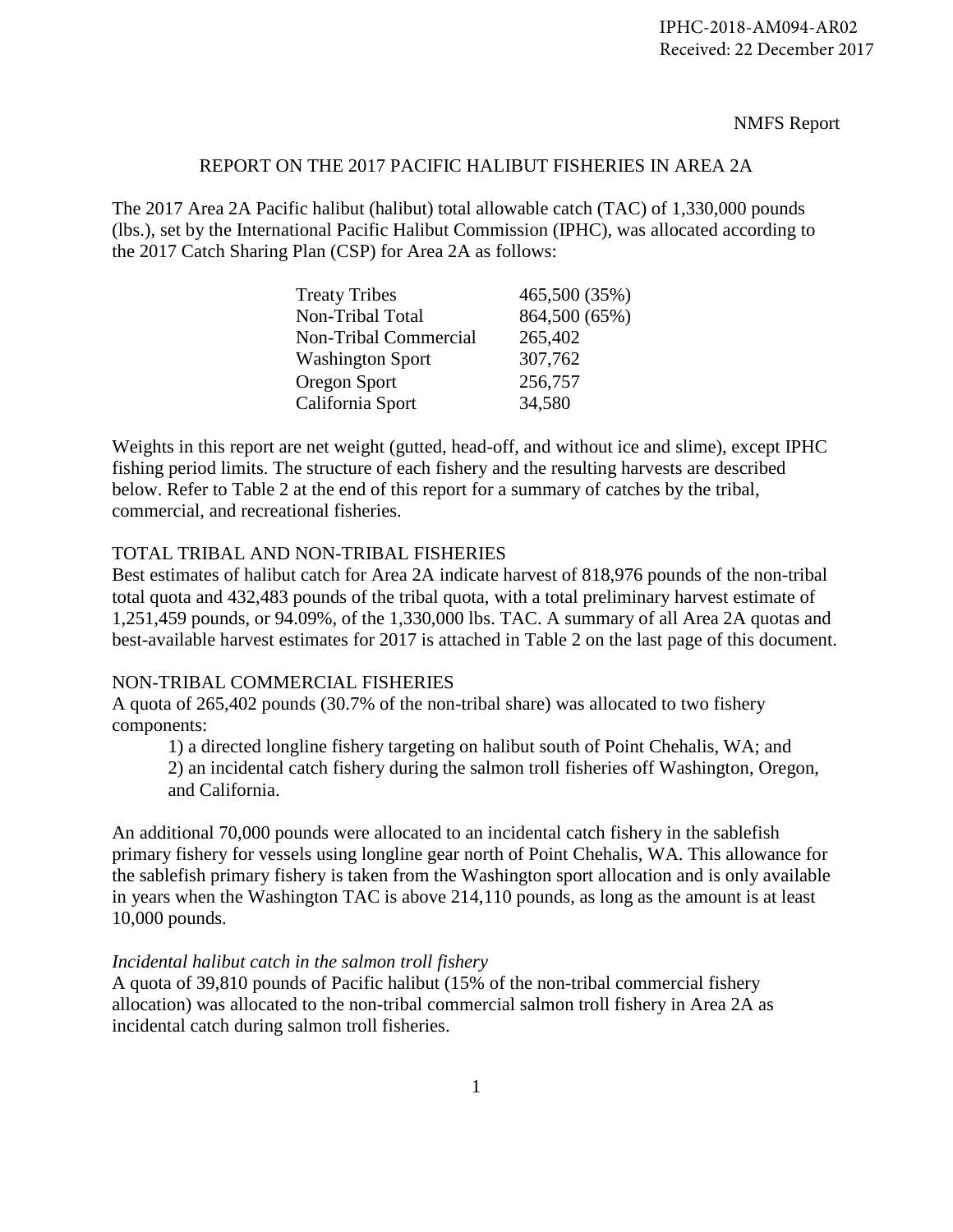- Halibut retention was permitted in the salmon troll fisheries beginning May 1, with the following ratio: one halibut (minimum 32 inches) per two Chinook salmon landed by a salmon troller, except that one halibut could be landed without meeting the ratio requirement, and no more than 35 halibut could be landed per trip.
- On July 1, the ratio changed to one halibut per four Chinook, except that one halibut could be landed without meeting the ratio requirement, and no more than 10 halibut could be landed per trip.
- The allocation of halibut in the salmon troll fishery was estimated to have been taken and the fishery closed August 3, with an estimated catch of 38,621 pounds.

Fishing with salmon troll gear is prohibited within the Salmon Troll Yelloweye Rockfish Conservation Area (YRCA) off the northern Washington Coast. Additionally, the "C-shaped" North Coast Recreational YRCA off Washington is designated as an area to be avoided (a voluntary closure) by salmon trollers.

## *Directed fishery targeting halibut*

A quota of 225,591 pounds (85% of the non-tribal commercial fishery allocation) was allocated to the directed longline fishery targeting on halibut in southern Washington, Oregon, and California. The fishery was confined to the area south of Subarea 2A-1 (south of Point Chehalis, WA;  $46^{\circ}53.30$ ' N. lat.). In addition, there are closed areas along the coast defined by depth contours. Between the U.S./Canada border and 40°10' N. lat. the western boundary is defined by a line approximating the 100 fm depth contour. The eastern boundary is defined as follows: Between the U.S./Canada border and 46°16' N. lat., the boundary is the shoreline. Between 46°16' N. lat. and 40°10' N. lat. the boundary is the 30 fm depth contour. One-day fishing periods of 10 hours in duration were scheduled every other week by the IPHC starting June 28, 2017. In 2017, the fishery was open for 3 fishing periods on June 28, July 12, and July 26. A 32 inch minimum size limit with the head on was in effect for all openings. Vessel landing limits per fishing period based on vessel length were imposed by IPHC during all openings as shown in Table 1. Vessels choosing to operate in this fishery could not land halibut as incidental catch in the salmon troll fishery, nor operate in the recreational fishery.

|                        | $\ldots$     |                     |         |  |  |
|------------------------|--------------|---------------------|---------|--|--|
| Vessel Class/Size (ft) |              | June 28 and July 12 | July 26 |  |  |
| $0 - 25$               | A            | 860                 | 670     |  |  |
| $26 - 30$              | B            | 1,075               | 835     |  |  |
| $31 - 35$              | $\mathsf{C}$ | 1,715               | 1,335   |  |  |
| $36-40$                | D            | 4,735               | 3,680   |  |  |
| $41 - 45$              | E            | 5,090               | 3,960   |  |  |
| $46 - 50$              | F            | 6,095               | 4,740   |  |  |
| $51-55$                | G            | 6,800               | 5,290   |  |  |
| $56+$                  | h            | 10,225              | 7,955   |  |  |

*Table 1. 2017 fishing period limits (dressed weight, head-on with ice and slime, in pounds per vessel) by vessel size.*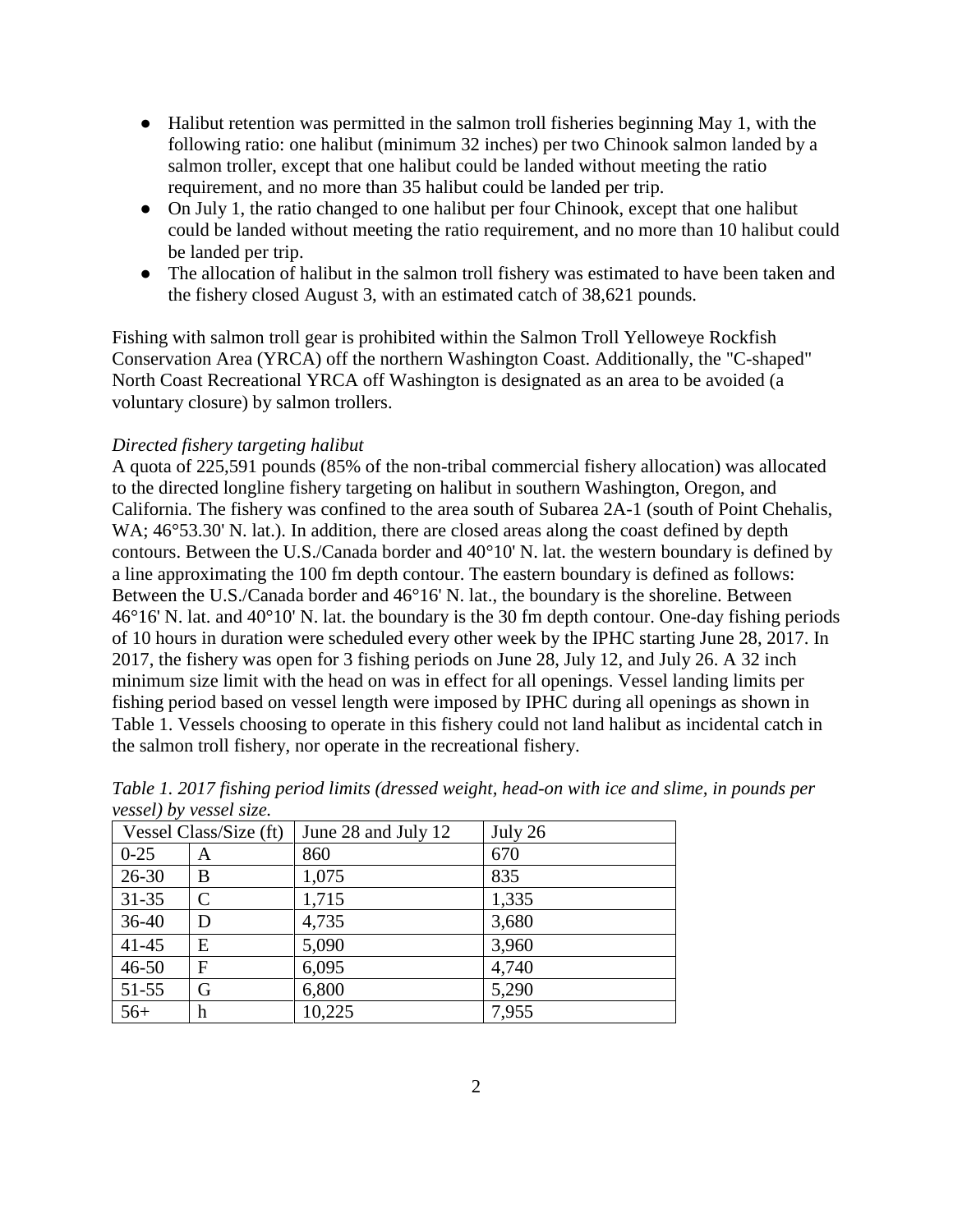• The June 28, July 12 and July 26 directed commercial open periods resulted in a catch of approximately 229,707 pounds. IPHC announced closure of the directed fishery on August 4, 2017.

*Incidental halibut catch in the sablefish primary longline fishery north of Point Chehalis, WA* A quota of 70,000 pounds was allocated to the primary sablefish fishery in Area 2A as incidental catch north of Point Chehalis, WA. This incidental fishery is only available to vessels with a groundfish limited entry permit endorsed for longline gear with a sablefish tier limit and with an IPHC license. Beginning April 1, the incidental landing limit was 110 pounds (dressed weight) of halibut per 1,000 pounds (dressed weight) of sablefish and up to 2 additional halibut in excess of the landing limit ratio. Effective May 11, the landing limit was changed to 140 pounds (64 kg) dressed weight of halibut for every 1,000 pounds (454 kg) dressed weight of sablefish landed and up to 2 additional halibut in excess of the 140 pounds per 1,000 pounds ratio per landing. The fishery was confined to an area seaward of a boundary line approximating the 100-fm depth contour. Fishing was also prohibited in the North Coast Commercial YRCA, an area off the northern Washington coast. In addition, the "C-shaped" North Coast Recreational YRCA off Washington is designated as an area to be avoided (a voluntary closure) by commercial longline sablefish fishermen.

• This fishery is projected to have landed 35,866 pounds.

### SPORT FISHERIES (NON-TRIBAL)

529,098 pounds were allocated between sport fisheries in Washington (35.6% of non-tribal share, minus 70,000 pounds allocated to the incidental catch in the sablefish primary fishery), Oregon (29.7% of the non-tribal share), and California (4.0% of the non-tribal share). The allocations were further subdivided as quotas among six geographic subareas as described below. Unless otherwise noted the daily bag limit in all subareas was one halibut of any size, per person, per day.

### *Washington Inside Waters Subarea (Puget Sound and Strait of Juan de Fuca)*

This area was allocated 64,962 pounds (23.5% of the first 130,845 lbs allocated to the Washington sport fishery, and 32% of the Washington sport allocation between 130,845 and 224,110 pounds). The fishing season in Puget Sound was open May 4, 6, 11, 21, 25, and June 1, 4, 10, and 17.

• The estimated total catch in this area is 60,123 pounds, which is 4,839 pounds under the quota.

#### *Northern Washington Coastal Waters Subarea (landings in Neah Bay and La Push)*

The coastal area off Cape Flattery to Queets River was allocated 115,599 pounds (62.2% of the first 130,845 pounds allocated to the Washington sport fishery, and 32% of the Washington sport allocation between 130,945 and 224,110 pounds). The fishery was open for nine days (May 4, 6, 11, 21, 25, June 1, 4, 10, and 17), and closed on June 17 without enough quota remaining to reopen the fishery. The "C-shaped" North Coast Recreational YRCA, southwest of Cape Flattery, was closed to sport halibut fishing.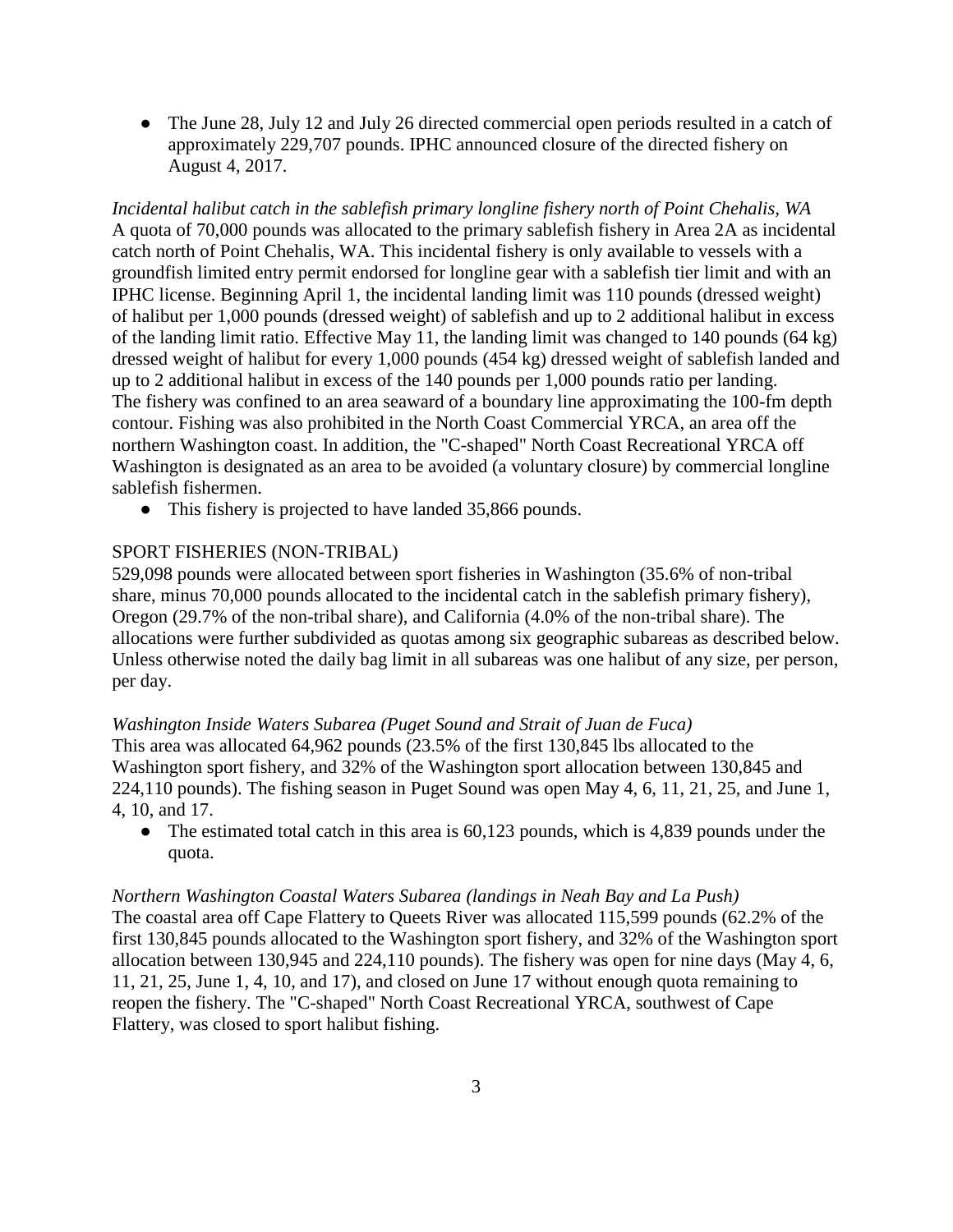• The estimated total catch for this area is 100,410 pounds, which is 15,189 pounds under the quota.

# *Washington South Coast Subarea (landings in Westport)*

The area from the Queets River to Leadbetter Point was allocated 50,307 pounds (12.3% of the first 130,845 pounds allocated to the Washington sport fishery and 32% of the Washington sport allocation between 130,845 and 224,110 pounds). This subarea operates with an all-depth fishery and a nearshore fishery. When open, the nearshore fishery occurs in waters between the Queets River and 47°25.00' N. lat. south to 46°58.00' N. lat., and east of 124°30.00' W. long. The south coast subarea quota was allocated as follows: 2,000 pounds to the nearshore fishery and the remaining 48,307 pounds to the primary fishery. The all-depth fishery was open five days on May 4, 6, 11, 21, and June 17. The nearshore fishery remained closed due to overages from the all-depth fishery.

• The all-depth fishery estimated catch is 61,061 pounds which is 10,754 pounds over the quota.

# *Columbia River Subarea (Leadbetter Point to Cape Falcon)*

This sport fishery subarea was allocated 12,799 pounds, consisting of 2.0% of the first 130,845 pounds allocated to the Washington sport fishery, and 4.0% of the Washington sport allocation between 130,845 and 224,110 pounds, and 2.3% of the Oregon sport allocation. The fishery operates with an all-depth and nearshore fishery. The nearshore fishery is allocated 500 pounds to accommodate incidental halibut retention during groundfish fishing when the all-depth halibut fishery in this area is closed.

- The all-depth fishery was open May 4-7, 11-14, 18-21, and 25. It reopened on June 17 for one day. The nearshore fishery opened May 8.
- The all-depth fishery estimated catch is 13,830 pounds which is 1,531 pounds over the subarea quota.
- The nearshore fishery estimated catch was 184 pounds, through June 23. The overage from the all-depth fishery was greater than what remained on the total Columbia River Subarea allocation, therefore the nearshore fishery closed to prevent further overage of the subarea allocation.

## *Oregon Central Coast Subarea (Cape Falcon to Humbug Mountain)*

This sport fishery subarea was allocated 240,812 pounds (93.79% of the Oregon sport allocation).

Three seasons occurred in this subarea:

- 1. a restricted depth nearshore (inside 40-fathom) fishery, open June 1-July 30, reopened September 3-October 31, 7 days a week;
- 2. a fixed Spring season in all depths that was open on May 11-13, 18-20, June 1-3, 8-10, 15-17, June 29- July 1;
- 3. a Summer season in all depths that was open August 4-5, August 18-19, September 1-2, and September 15-16.

Harvest in this subarea in these seasons is summarized in the bullets below.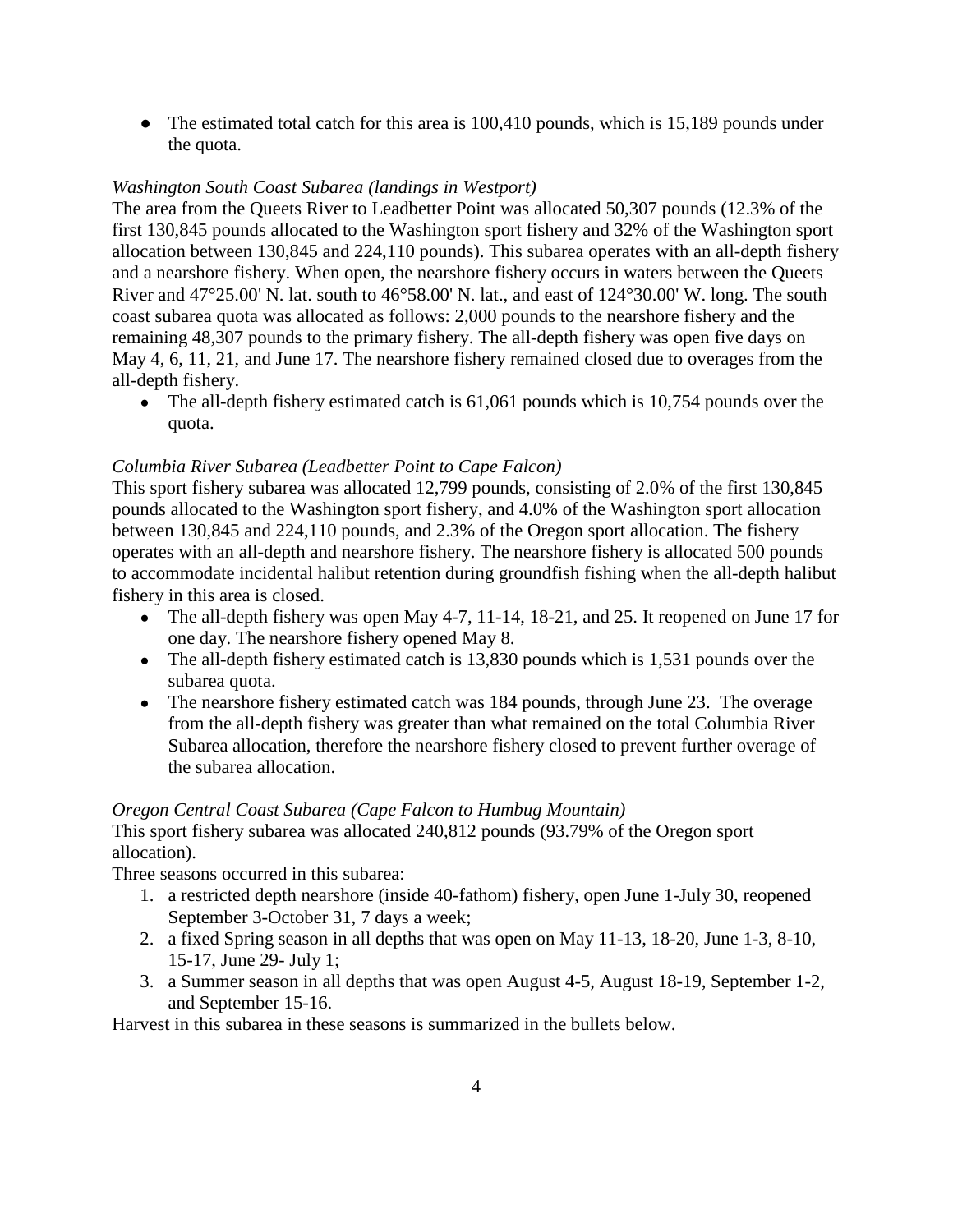- The inside 40-fathom fishery has an estimated catch of 34,865 pounds, which is 766 pounds under the quota of revised quota of 35,631 pounds.
- The Spring all-depth fishery resulted in an estimated catch of 145,635 pounds, which is 6,077 pounds under the spring allocation.
- Ouota left from the Spring all-depth fishery (6,077 pounds) was transferred to the Summer all-depth fishery.
- The Summer all-depth fishery resulted in an estimated catch of 63,546 pounds, which is 2,735 pounds under the revised allocation of 66,280 pounds.
- The remaining 2,735 pounds was transferred to the Central Coast nearshore fishery.

# *Southern Oregon (Humbug Mountain to the OR/CA Border)*

This sport fishery was allocated 10,039 pounds (3.9% of the Oregon sport fishery allocation minus the Oregon contribution to the Columbia River subarea). This area has a pre-set season of 7 days per week from May 1 to October 31.

- On August 28, 4,000 pounds from this subarea was transferred to the Central Coast nearshore subarea, resulting in an adjusted allocation of 6,039 pounds.
- This fishery has an estimated catch of 2,811 pounds, which is 3,228 pounds under the adjusted quota.

# *California (Off the California Coast)*

This sport fishery was allocated 34,580 pounds (4.0% of the non-tribal share). The fishery was open May 1- June 15, July 1- 15, August 1-15 and September 1-10. The fishery was closed on September 10 at 11:59 pm because catch projections estimated the quota had been taken and there was not sufficient quota for the fishery to remain open. An error was found in California catch estimation programming language that had resulted in the over-reporting of catch, causing the fishery to close earlier than was necessary.

● This fishery resulted in an estimated catch of 30,541 pounds, which is 4,039 pounds under the quota.

## TRIBAL FISHERIES

465,500 pounds (35% of the Area 2A TAC) was allocated to tribal fisheries. The tribes estimated that 29,600 pounds would be used for ceremonial and subsistence (C&S) fisheries and the remaining 435,900 pounds were allocated to the commercial fishery.

- The unrestricted fishery was open March 20 (11 hours) and April 15-16 (39 hours). The unrestricted fishery landed 264,005 pounds in 306 landings.
- The restricted fishery was open May 1-2 (35 hours), with a 500 pound/vessel/day limit. The restricted fishery landed 41,607 pounds in 172 landings.
- The late fishery was open May 19-20 and 22-23 (34 hr.) with a 2,500 pound/vessel/day limit, and June 18-19 and July 21-22 (34 hrs.) with a 1,000 pound/vessel/day limit. The late fisheries totaled 126,870 pounds in 186 landings.
- The total landings for all tribal fisheries is 432,482 pounds, which is 3,418 pounds under the tribal commercial allocation. The C&S fishery will continue through December 31 and estimates of catch will be reported by the tribes in January 2018.